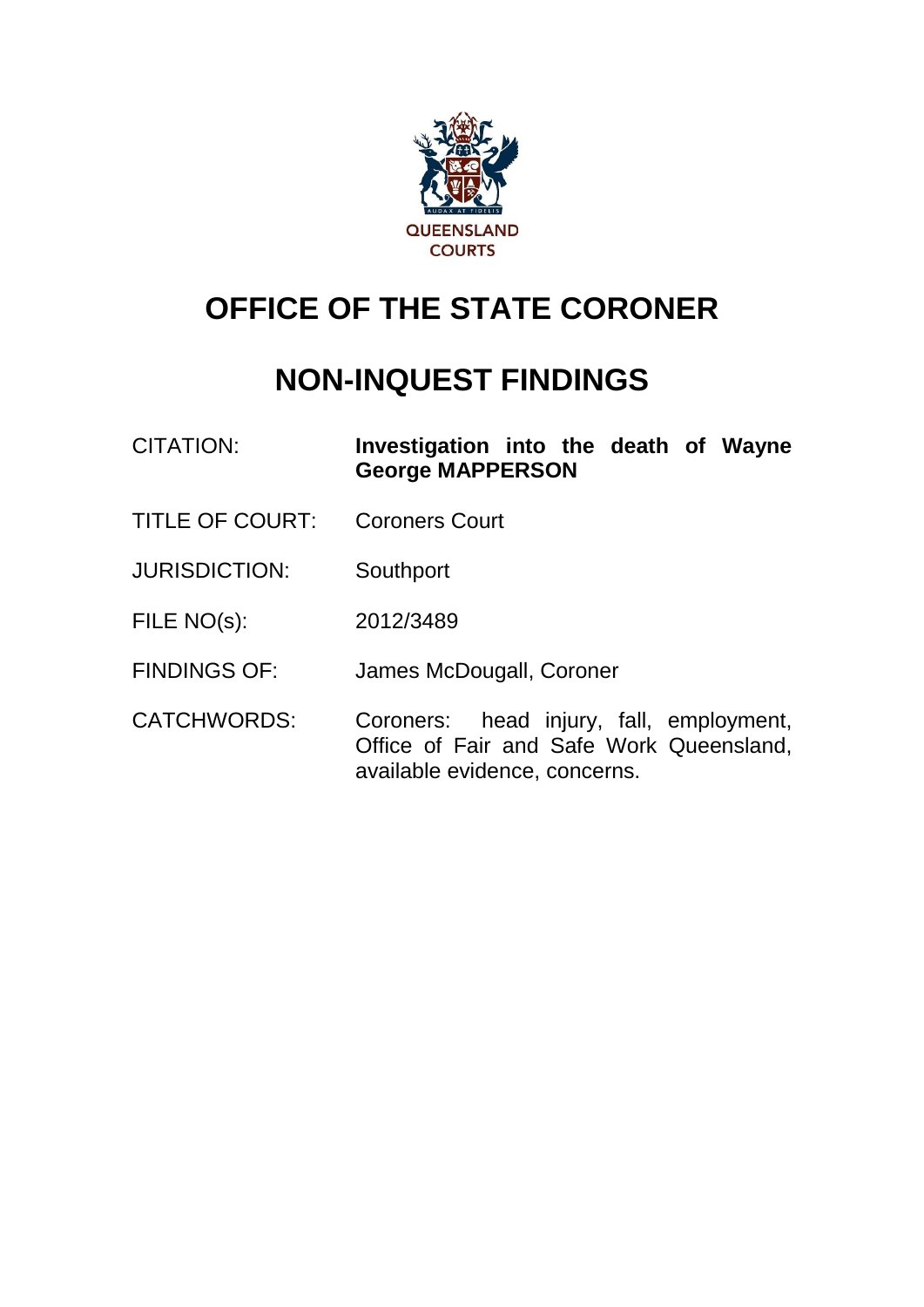### *General Circumstances*

Mr Wayne Mapperson was born on 21 November 1953, and died just short of his 59th birthday, on 25 September 2012 at the Gold Coast Hospital. Mr Mapperson was employed as a truck driver and forklift operator at a premises occupied by Australian Work and Leisure Canopies (AWL) that manufactured vehicle canopies.

I have received a letter from Mr Mapperson's daughter Melinda, written on behalf of herself, her mother Mrs Susan Mapperson, and her brother Mr Michael Mapperson. It is clear to me that Mr Mapperson was dearly loved by his wife and children, and that he is keenly missed. He had been married to Mrs Mapperson for 39 years. I have carefully considered the concerns expressed in this letter, and those concerns have substantially guided my coronial investigation.

In the circumstances which will be described below, Mr Mapperson suffered a severe head injury, and several other injuries, in the course of his employment, on 29 August 2012. He was taken to the Robina Hospital and later, once the extent of his injuries became known, he was transferred to the Gold Coast Hospital, where he was treated in the intensive care unit until it became clear that he was not recovering from his injuries. He was removed from the intensive care unit on the afternoon of 25 September, and died some hours later.

On my instructions, and at the request of Mr Mapperson's family, a full autopsy was not carried out. I am satisfied that the results of the external autopsy conducted by pathologist, Dr Little are sufficient to enable me to confidently make these findings. An investigation into this incident has been carried out by the Office of Fair and Safe Work Queensland (OFSW). The OFSW report has been made available to me, and has been of assistance. Ultimately, OFSW has determined not to commence criminal proceedings against AWL.

A key difficulty associated with the investigation of Mr Mapperson's death is that there are a number of important factors which are simply not known, as Mr Mapperson was alone at the time of the incident which ultimately led to his death. Consequently, in these findings, I will begin by outlining those matters which are known with reasonable certainty regarding this incident. I will then outline those matters which are not known, and indicate the implications of these gaps in our knowledge. Finally, I will set out the substantial concerns which arise in my mind on the facts presented in relation to Mr Mapperson's death.

#### **Matters which are clear on the available evidence**

It is clear to me, as a starting point, that Mr Mapperson had a fall while working at the AWL premises at 2/12 Hampton Road, Burleigh Heads, and that this fall caused his injuries. This was a finding of the autopsy report, and it is a convincing finding. The head injury was a fractured skull, with a multifocal bleed onto the brain. In addition, however, Mr Mapperson had fractured ribs, a fractured wrist, and bruising to his leg. I consider it implausible that anything other than a fall could have caused this collection of injuries. A falling object might, for instance, have caused the head injury alone, but would have been unlikely to cause the other injuries.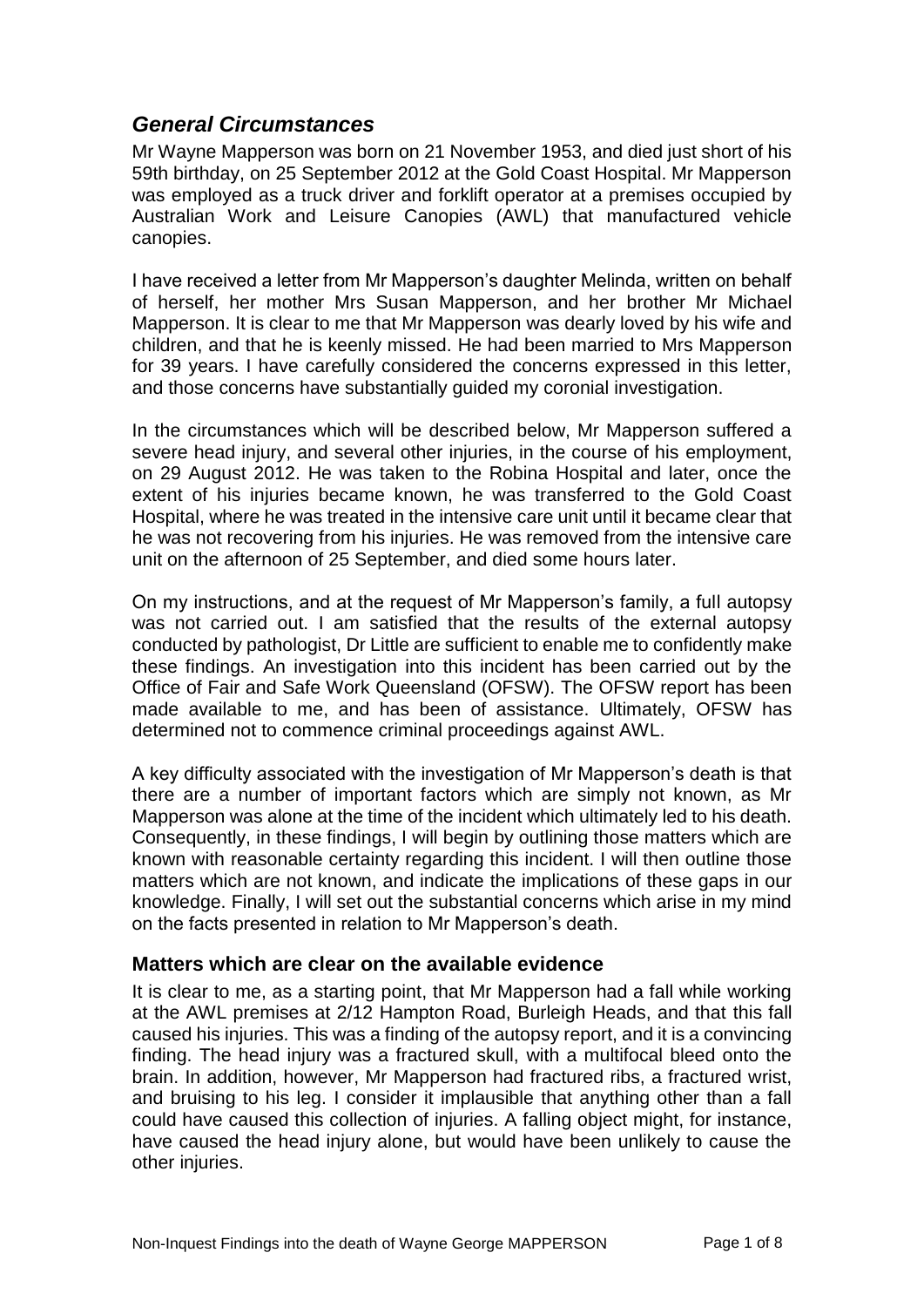Second, it is clear to me that the injuries sustained in the fall led to Mr Mapperson's death. While Mr Mapperson was not otherwise in perfect health (he had, for instance type 2 diabetes) there is no suggestion that any underlying medical condition caused his death. His death arose principally from the pressure in his brain associated with the subarachnoid and subdural haemorrhage caused during his fall.

Third, it is clear to me that the medical intervention in relation to Mr Mapperson's injuries was appropriate, once he reached the Robina Hospital (I consider the issue of First Aid below). I have reviewed Mr Mapperson's medical records, and I see nothing to suggest that any different course of clinical intervention might have increased his chances of survival.

Finally, it is clear to me that the decision to palliate Mr Mapperson was properly taken once it became clear that Mr Mapperson was not going to recover from his injury. This decision was taken following appropriate consultation with Mr Mapperson's family.

#### **Matters which are not clear on the available evidence**

First, it is not entirely clear where Mr Mapperson fell from. The premises at Hampton Road include a mezzanine storage area, and immediately prior to his death Mr Mapperson had been engaged in lifting large items onto that mezzanine using the forklift. If this was the intended use of the mezzanine, then it was appropriate that the mezzanine had no barriers along its edge (as these would have prevented access via the forklift). It appears, however, that Mr Mapperson may have used a long ladder (which was not supplied by AWL, but located outside the premises) to access the mezzanine floor, perhaps to check the loads which he had just placed there by forklift.

On this basis, I find it is equally likely that Mr Mapperson fell from the mezzanine floor, or from the ladder itself. Nothing in his injuries, and no physical evidence at the scene, allows me to definitely understand which of these is more likely to be the case. I am satisfied that Mr Mapperson climbed the ladder to gain access to the mezzanine, and that he did so whilst alone. He may have fallen while climbing the ladder; he may have fallen from the mezzanine itself; and he may have fallen while descending the ladder.

Second, and perhaps most importantly, it is not clear what made Mr Mapperson fall. A number of possibilities exist. The three most likely are as follows:

- a. The ladder may have slipped while Mr Mapperson was climbing. The ladder in question was a very tall, rigid ladder which (based on the photographs attached to the OFSW report) would have reached well past the mezzanine, and likely to the roof. It was not designed, and not suitable, for accessing the mezzanine, particularly by a worker doing so alone. The floor of the storage area, furthermore, had recently been painted and was regarded by AWL workers as being slippery.
- b. Mr Mapperson may simply have slipped or lost his balance while moving around the mezzanine area. Photograph 3 attached to the OFSW report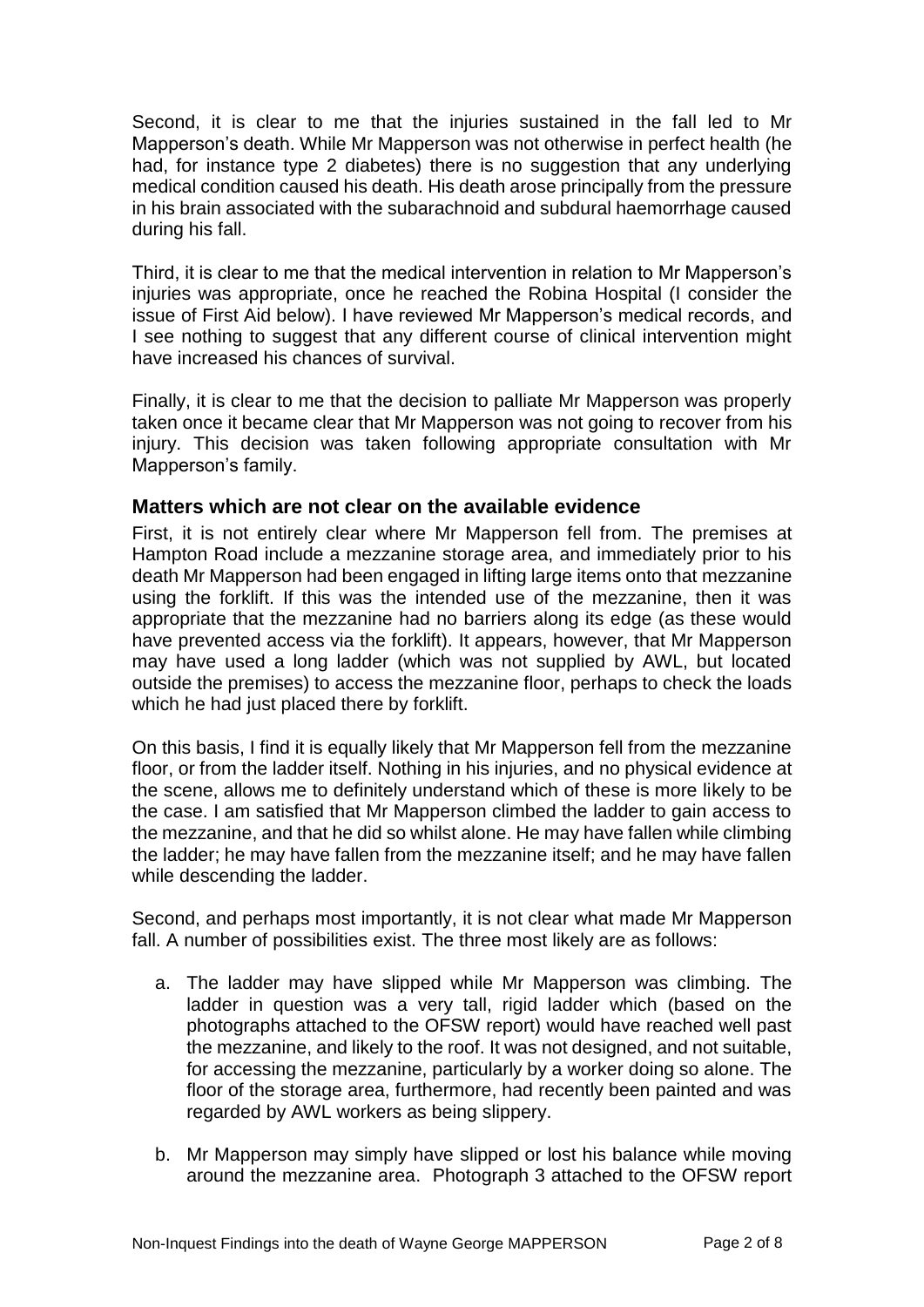suggests that there is little room for a person to move about, once the canopy moulds are moved onto the mezzanine by the forklift operator.

c. Mr Mapperson may have lost consciousness due to some other cause, whilst either climbing the ladder or whilst on the mezzanine. A range of medical conditions might cause a person to faint.

In addition, of course, the fall may have been caused by some further, unknown factor. Sadly, there is simply no way to tell what actually caused the fall.

Finally, it is not clear precisely when Mr Mapperson fell. It is clear that Mr Joel Frankham, who had been working with Mr Mapperson, left the warehouse to return to the AWL main premises for "smoko" but no specific time is indicated. Mr Mapperson was then discovered by Mr Robert Frankham around 11am. At that time he was dazed, but standing on his own. From this I infer that the fall had not occurred immediately before Mr Frankham's arrival. It may have occurred just a few minutes before, and it may have occurred perhaps thirty minutes prior to Mr Frankham's arrival.

I am concerned about this timing issue because the delay in learning that Mr Mapperson had fallen obviously led to a delay in him obtaining medical support.

This combination of circumstances – the matters which are, and are not known, lead me to a number of serious concerns in relation to the operations of AWL. I outline these concerns below.

#### **Concerns emerging from these circumstances**

*a. Why was this particular ladder in use?*

I am particularly troubled by the ladder which Mr Mapperson was using to access the mezzanine. This was clearly not the right ladder for the job. It was far too long, and there is no indication that it was properly secured at either the base or the top, as is necessary for a rigid or extension ladder. The ladder was, in fact, not even the property of AWL, but was found nearby. It had therefore clearly not been inspected or safety tested in any way.

It is clear, however, from the statement of Mr Joel Frankham, that the ladder had been used on several occasions to access the mezzanine floor. Mr Frankham stated *"while we were moving stuff into the new factory at Hampton Court we put some stuff up on the mezzanine floor. We had to climb a ladder which was at the factory and when I was there I would hold the ladder whilst Wayne climbed up and then he would hold the top of the ladder whilst I climbed up and vice versa when we got down."*

From this I infer that there was a regular need for workers to access the mezzanine floor, either to *"put stuff up on the mezzanine"* (Mr Joel Frankham's words) or to check on materials which had been lifted there by forklift. And yet, at the same time the Managing Director of AWL Robert (Bob) Frankham stated that *"there was no reason to get up on the*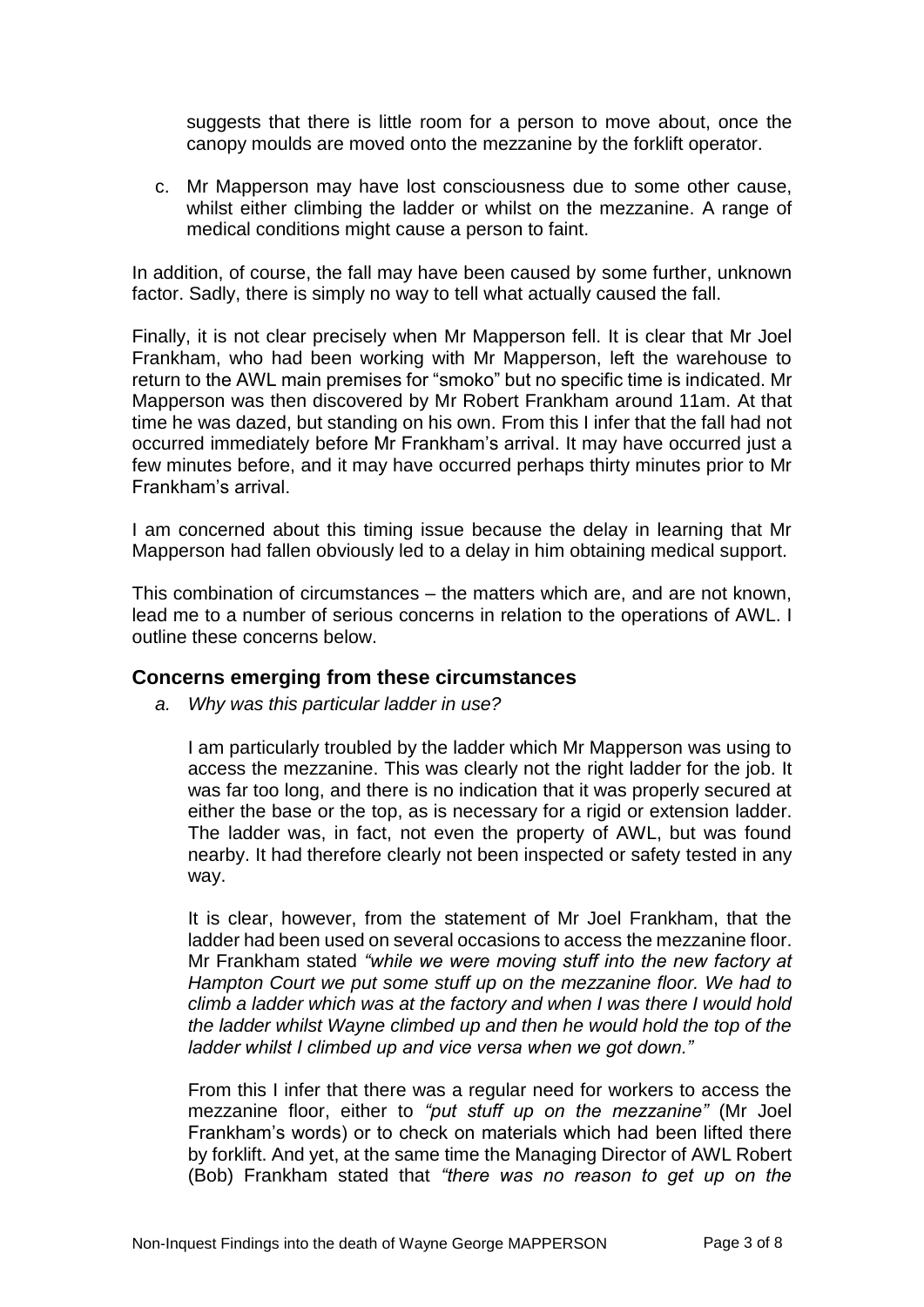#### *mezzanine floor. All the property could have been fork lifted onto the floor."*

Another witness, Bret Ireland, states that on the morning of the fall, he witnessed a conversation between Mr Mapperson and several other people, including Bob Frankham, and that in the course of that conversation Mr Mapperson stated that he was using a ladder to access the mezzanine floor. Mr Ireland also stated that there were other ladders available at the other AWL premises.

On the basis of this evidence, I do not accept Mr Bob Frankham's statement. I accept Mr Ireland's evidence that Mr Mapperson stated his intention to use a ladder to access the mezzanine. At this point, Mr Frankham should have either specifically directed Mr Mapperson not to access the mezzanine floor, or alternatively should have instructed him to obtain a suitable ladder and exercise appropriate safety measures for working at heights. It is clear that neither of these things occurred.

This is not to suggest that Mr Bob Frankham was responsible for the fall. However I do not accept that Mr Mapperson was engaged in unauthorised activity using unauthorised equipment.

#### *b. Why was a staff member engaged in potentially dangerous work while alone?*

The use of forklifts is a high-risk workplace activity in itself; the use of ladders to access the mezzanine floor, and activity on the mezzanine floor were also high risk activities. In my view, workers at AWL should have been forbidden to engage in this activity while completely alone. When Mr Joel Frankham left to return for "smoko" the implication should have been that Mr Mapperson must cease work until his return. Mr Mapperson's statement that *"he could manage by himself"* should not have been accepted.

Had another person been present at the time of the fall, Mr Mapperson could have received more immediate medical attention, and the treating medical staff would have had far superior information about the precise cause of his injuries.

I note the statement by Mr Ireland that Mr Mapperson was strong-willed and adamant that tasks should be done his way. I do not accept this statement. Mr Mapperson's bosses at AWL had a responsibility to maintain a safe workplace, and their responsibility was not vacated by their sense that Mr Mapperson was strong-willed. Simply put, they should have directed Mr Mapperson to comply with appropriate safety procedures, or they should not have continued to employ him. It is not acceptable for employers to tolerate unsafe work practices simply because an employee is regarded as strong willed.

*c. Were sufficient first aid resources available?*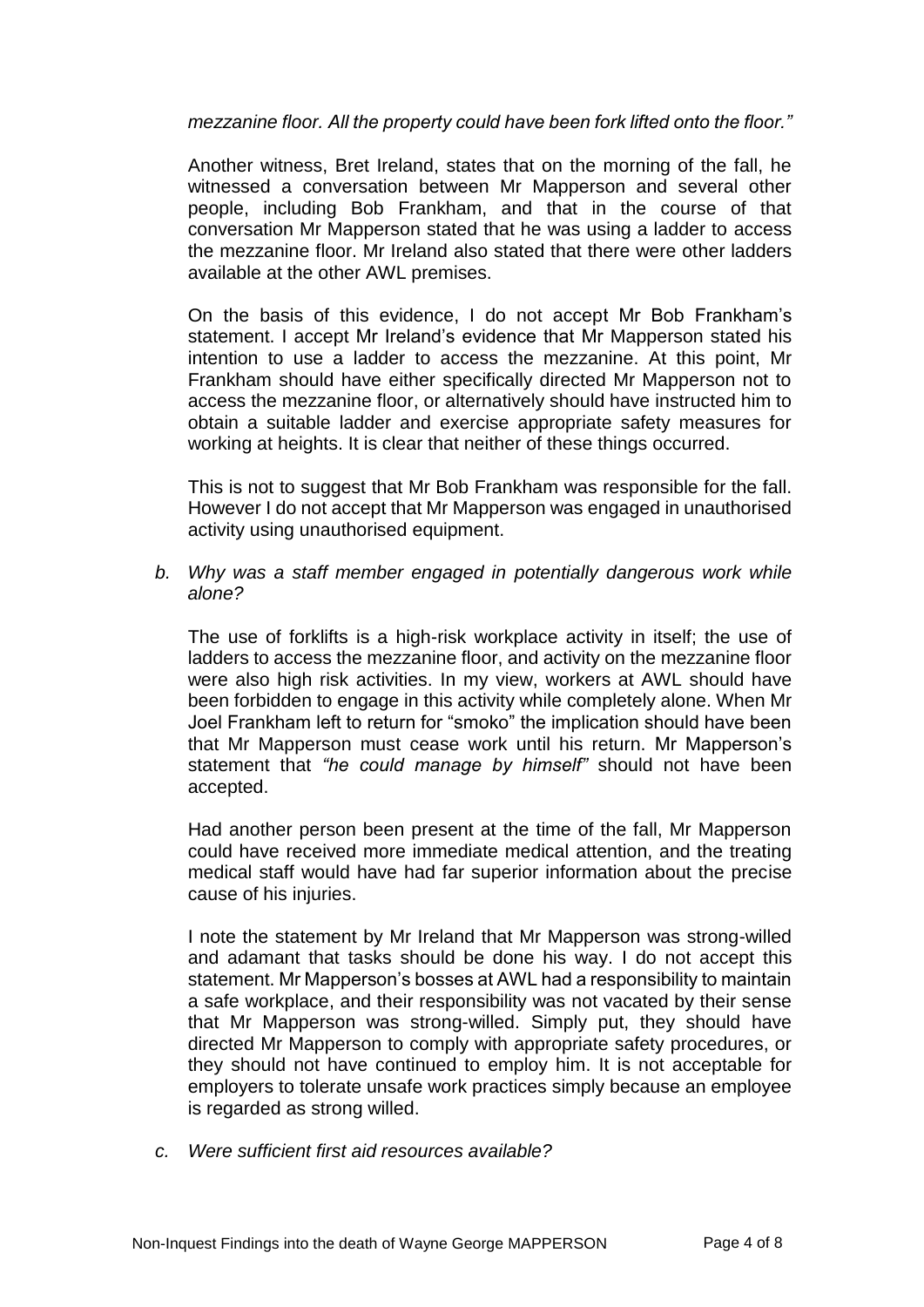On the basis of the injuries sustained by Mr Mapperson, it is difficult to be certain that timely first aid could have assisted. In addition, for inexperienced first aiders (even those with appropriate training) it can be difficult to identify traumatic brain injuries in the absence of external signs (such as external bleeding).

I note Mrs Susan Mapperson's specific concerns about why an ambulance was not immediately called for Mr Mapperson. On the evidence available to me, when Mr Mapperson was discovered by Mr Bob Frankham, he had no obvious injuries but was complaining about his shoulder. I accept that there was nothing in Mr Mapperson's condition to suggest to Mr Frankham that he had suffered a life-threatening injury. Mr Fankham's action in taking Mr Mapperson to the emergency room at Robina was appropriate in all the circumstances.

However this incident emphasises the importance, in workplaces engaged in dangerous activities such as the use of forklifts, or working at heights, of having sufficient trained first aiders, whose training is refreshed on a regular basis.

#### **Should further action occur?**

Under section 45(5) of the Coroners Act 2003, I must not include in these findings any statement that a person (which includes a corporation) is, or may be, guilty of a criminal offence, or civilly liable for any action.

Under section 48(2)(b) of the Coroners Act 2003, if I reasonably suspect that a person has committed an offence, I must give information about my suspicions to (in this case) the Chief Executive Officer responsible for OFSW Queensland.

I have noted the specific concerns of Mr Mapperson's wife, Mrs Susan Mapperson, to the effect that AWL should be held accountable for not having a safe work place. In response to Mrs Mapperson's concerns, it is appropriate that I carefully consider whether this matter is one which I should refer under s.48(2)(b), and clearly set out my reasoning.

A starting position is the fact that OFSW has already investigated this matter. This in itself is not determinative, and if I form the view that OFSW has not sufficiently considered relevant factors, then it remains open to me to refer the matter back to OFSW for further consideration of charges.

It is convenient for me to focus on the conclusions of the OFSW report, which are appropriately consistent with the reasoning in the rest of the report. In essence, the reasoning for not preferring charges is that there is no clear evidence to establish the cause of the head injuries which led to Mr Mapperson's death.

In making this assessment, the investigator would inevitably have been considering the criminal standard of proof: in other words, for charges to proceed the investigator would have to be convinced that every element of the charge could be proven beyond reasonable doubt. If it is even reasonably possible that Mr Mapperson's head injuries could have been caused by something other than